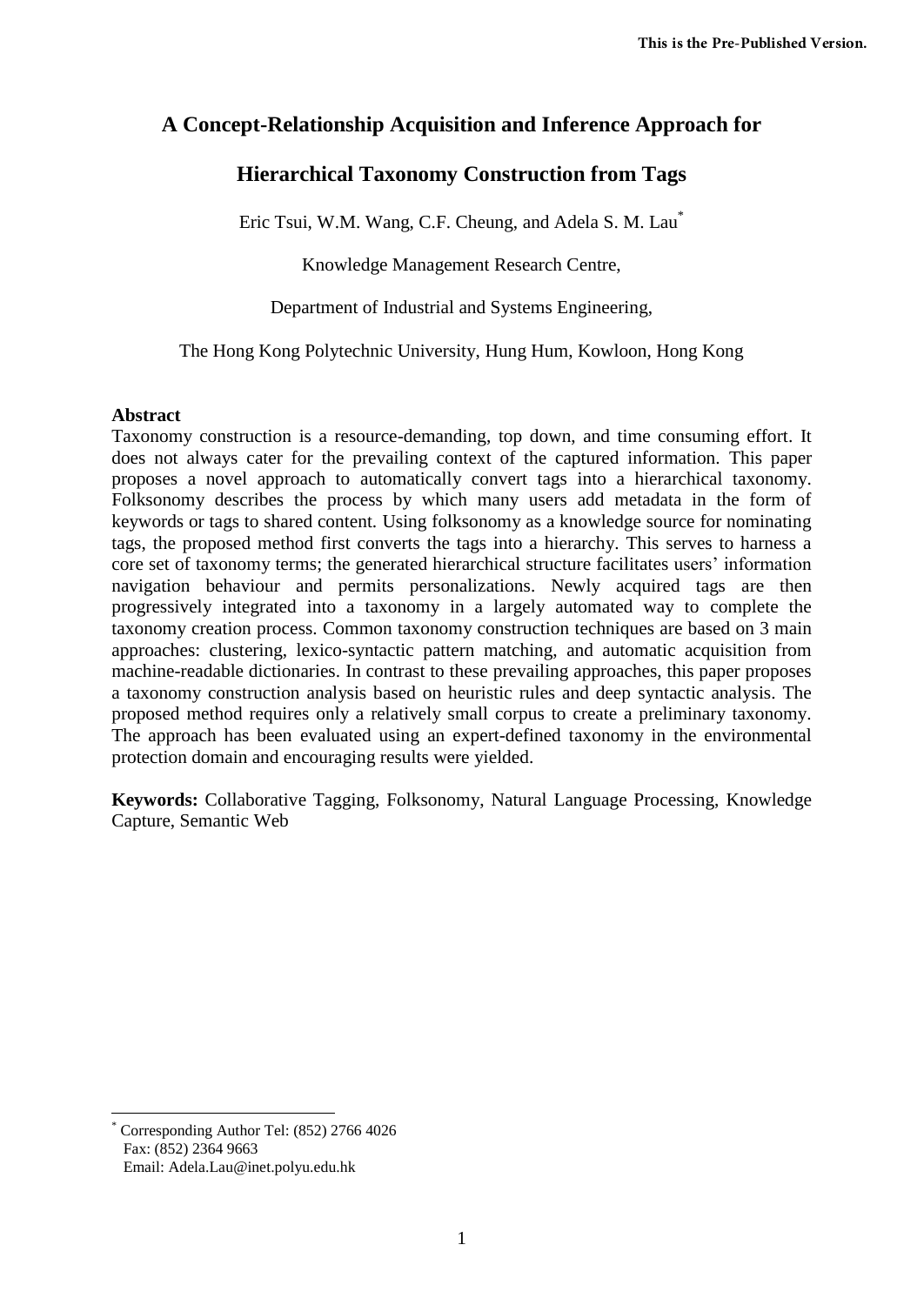## **1. Introduction**

Folksonomy is the end product of a process by which many users add metadata in the form of keywords or tags to shared content. Folksonomy is also known as collaborative tagging, social classification, social indexing, and social tagging (Golder and Huberman, 2005). Recently, folksonomy has grown in popularity on the web, on sites that allow users to freely tag bookmarks, photographs and other content. Folksonomy is a common way of organizing content for future navigation, filtering, visualization, and search. Terms in a folksonomy can be freely chosen by the user; often there is no restriction or prior assumption imposed on the user to provide a tag. Because of this, folksonomy has certain advantages and disadvantages. Its advantages include easy-to-create and build up (as there is no prior learning needed), free of control and completely user-driven. As the tags are often created by the originator (and sometimes by other users as well), the tags often reflect the context of the prevailing knowledge sources. It is a convenient, low cost and dynamic framework for indexing usergenerated content. However, folksonomy also has many disadvantages. Firstly, as it is uncontrolled, redundancies, incompleteness, and possibly inconsistencies commonly found in a folksonomy. Terms (Tags) can be in different word forms e.g. plural, singular, various word tenses and pronouns. Secondly, a folksonomy does not boast any hierarchy nor relationship between/among any of the terms. These shortfalls render reasoning with these terms extremely difficult without resorting to third party background knowledge. Up to now, nearly all the public sites adopting folksonomies are merely supporting keyword search on the tags and navigation via a tag cloud map (where more popular tags are displayed in larger fonts and in bold.) Thirdly, folksonomy tags may reflect user viewpoints and biases, and this may be in contrast with the nature and the context of the information indexed by the tags.

The word of "Folksonomy" is a portmanteau of the words folk and taxonomy. However, folksonomies are excluded from the concept of taxonomy (Mathes, 2004). Taxonomy is the type of controlled vocabulary where all the terms are connected by means of any structural model (hierarchical, tree, faceted, etc.) and specially oriented to browsing, organization systems and search of contents of the web sites (Centelles, 2005). Taxonomy is a representation of a reality in the most appropriate way for the purpose and interests of the entity. From the information architecture perspective, taxonomy is a basic or auxiliary tool for the various browsing, organization and content search, labeling and personalization systems. Taxonomy benefits include search, support, navigation, data control/mining, schema management, and personalization/information delivery (Benbya, et al., 2004). Any organization that needs to make significant volumes of information available in an efficient and consistent way to its customers, partners or employees needs to understand the value of a serious approach to taxonomy design and management. Hence, taxonomy is always considered as the initial step or general investment in managing organizational information.

Taxonomy is also a central part of most semantic models. Properly structured taxonomies help bring substantial order to elements of a model, are particularly useful in presenting limited views of a model for human interpretation, and play a critical role in reuse and integration tasks (Welty and Guarino, 2001). Its simple hierarchical structure makes it as the fundamental component for enriching other types of semantic models which consist of more complex structures. It provides identity, unity, essence, parthood, and dependence for ontology, which can be used as the foundation of a methodology for conceptual modeling (Guarino and Welty, 2000). However, taxonomy creation is a resource-demanding, top down, and time consuming effort. Without ongoing maintenance, any established taxonomy may become obsolete and compromise its effectiveness in reflecting the prevailing context of the captured information (Wood, 2004; Chosky, 2006; Connelly, 2007).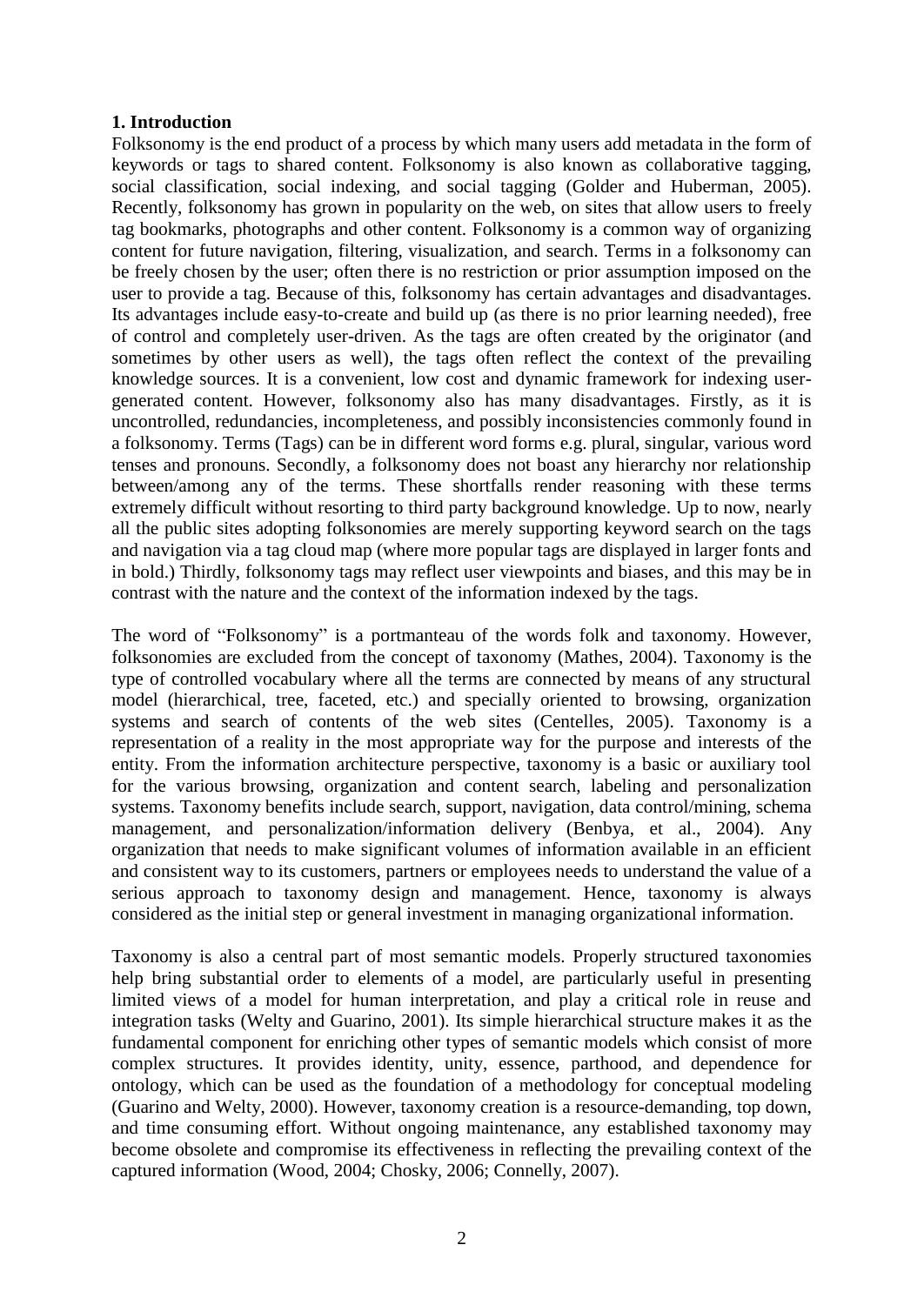From the above description, taxonomy is a top-down, regulated way of classifying and representing information whereas folksonomy is a bottom-up, uncontrolled way of qualifying user-generated information. Both approaches have their pros and cons. However, in reality, the boundary between work and life interests is increasingly blurring; knowledge worker"s learning and behavior are being influenced by, among others, their interactions with enterprise applications and various internet (public) systems. These applications and systems often have taxonomy terms and folksonomy tags embedded in them.

This paper addresses the integration of folksonomy tags into a taxonomy. The ultimate goal is to use the improved taxonomy to enhance knowledge navigation in a corporate environment. In order to solve the existing problems of taxonomy construction, this paper proposed a novel approach to convert tags into a taxonomy. The proposed method treats folksonomy as a rich knowledge source for harnessing tags for taxonomy construction and maintenance with particular reference to preventing taxonomy terms from being outdated easily. Newly acquired tags can be progressively integrated into the taxonomy in a largely automated way to facilitate the taxonomy creation process. The proposed method involves a heuristic rules analysis and a concept-relationship acquisition algorithm. The approach is evaluated with an established taxonomy in the environmental protection domain, an area in which abundant tags have been collected and that several authors have access to subject matter champions in the field. The method provides organizations with a low-cost way to articulate corporate taxonomies with publicly accessible folksonomies for enhanced organizational knowledge navigation.

## **2. Taxonomy construction**

There are at least four different approaches to building a taxonomy, a manual method and a method that customizes one or more off-the-shelf taxonomies, using a taxonomy engine, and a combination of the above methods. This paper in particular deals with the automatic method of constructing a taxonomy.

## **2.1 Automatic taxonomy construction**

In automatic taxonomy construction, many insights can be gained from prior work in ontology building. In this paper, we have adopted the approach of Hakeem and Shah (2004) and Dogac et al. (2002) in which taxonomy and ontology are not considered as interchangeable. According to them, taxonomy is the practice and science of classification. Taxonomy arranges entities in a hierarchical structure. It provides exact names for things within a domain and show which things are parts of other things (sometimes called parentchild or broader-narrower relationships). An ontology is analogous to a taxonomy in that it contains all the entities in the domain, and captures the relationships they have with each other. However, an ontology encapsulates a lot more than a taxonomy: it has strict format and domain theories about those entities and relationships (Dogac et al., 2002). This paper deals with the automatic construction of a taxonomy.

The automatic construction of taxonomy can be divided into 3 main approaches. The first approach is clustering approaches which are based on the distributional hypothesis that assumes terms are similar to the extent of sharing similar linguistic contexts (Harris, 1968). The second approach is based on matching lexico-syntactic patterns which often conveys a certain relation among texts in a corpus (e.g. Hearst, 1992). The third and dominant approach is to use machine-readable dictionaries for searching relations among terms (e.g. Alves et al., 2002; Rajaraman et al., 2002).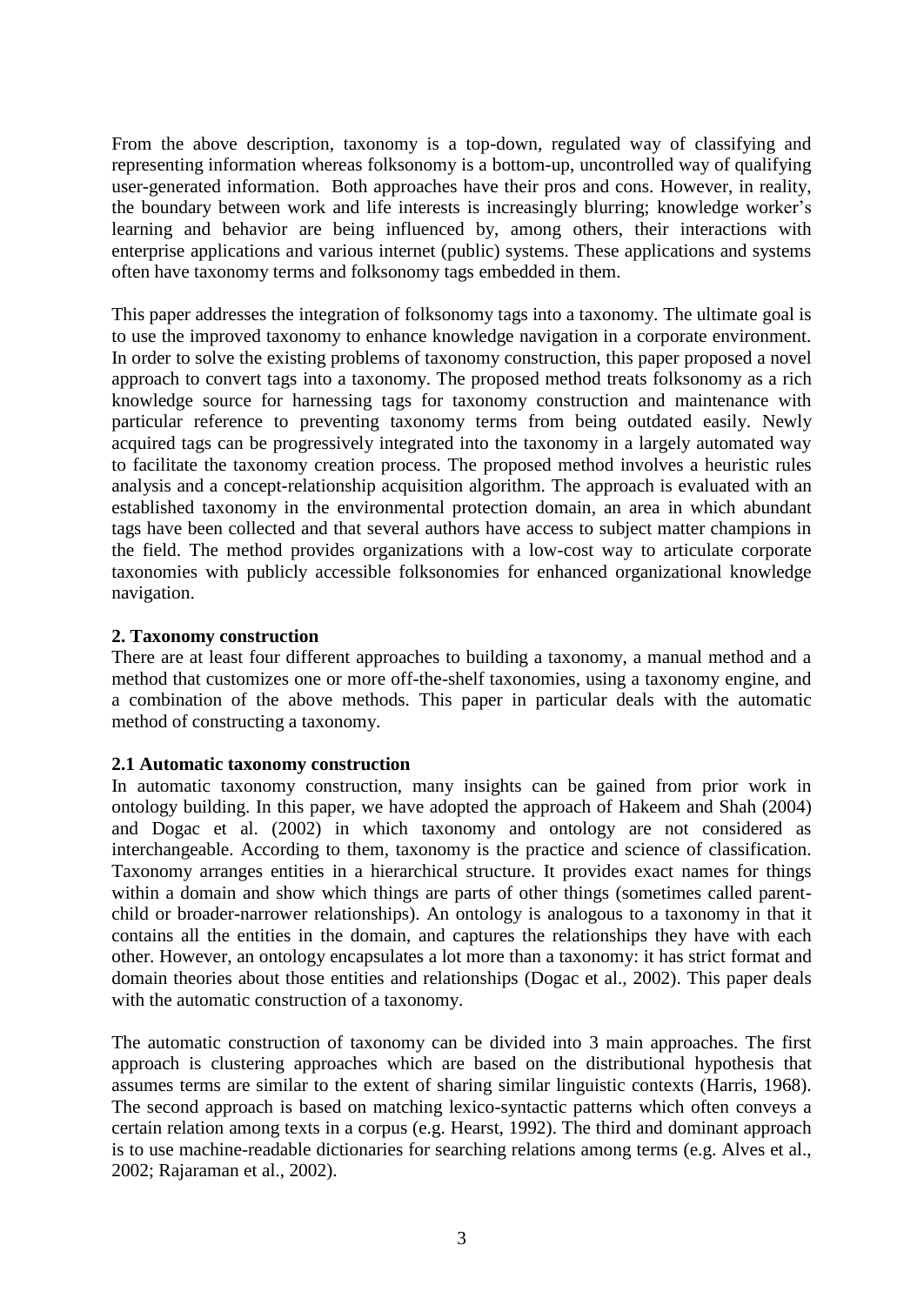Clustering is a technique for partitioning data so that each partition (or cluster) contains only points which are similar according to some predefined metrics. Clustering approaches can be grouped in two classes: similarity-based methods and set-theoretical approaches. Latent Semantic Analysis (LSA) (Deerwester, et. al., 1990) underpins many of the clustering algorithms and it is a way of finding patterns among a collection of text documents. It is an instance for comparing similarities between terms from documents by using Singular Value Decomposition (SVD) and bag-of-words representation of text documents for detecting words with similar meanings (Pereira, et.al., 1993; Hindle, 1990; Faure and Nedellec, 1998; Caraballo, 1999; Bisson, et.al., 2000). An instance of set-theoretical clustering approaches can be found in (Sanderson and Croft, 1999). They proposed that a hierarchy between nouns is derived automatically by considering the document a certain term appears in as context. In particular, they present a document-based definition of subsumption relationship according to which a certain term  $t_1$  is more special than a term  $t_2$  if  $t_2$  also appears in all the documents in which *t<sup>1</sup>* appears.

For the heuristic lexico-syntactic approach, it automatically discovers lexico-syntactic relations by searching for lexico-syntactic patterns in large text collections. Hearst (1992) identified several lexico-syntactic patterns and aimed at the acquisition of hyponym relations from Grolier"s American Academic Encyclopedia. These patterns include:

- 1. NP<sub>0</sub> "such as"  $NP_1$ ,  $NP_2$  ..., (and | or)  $NP_n$ 
	- e.g. …natural disasters such as earthquakes and shoreline erosion…
- 2. "such"  $NP_0$  as  $NP_1$ ,  $NP_2$  ..., (and | or)  $NP_n$ 
	- e.g. …works by such authors as Herrick, Goldsmith, and Shakespeare…
- 3.  $NP_1$ ,  $NP_2$ ,  $\ldots$ , (and | or) other  $NP_0$ 
	- e.g. …bruises, wounds, broken bones or other injuries…
- 4. NP<sub>0</sub> (including | especially)  $NP_1$ ,  $NP_2$  ..., (and | or)  $NP_n$ 
	- e.g. …all common-law countries, including Canada and England…

They imply for all NP<sub>i</sub>,  $i > 1$ , hyponym(NP<sub>i</sub>, NP<sub>0</sub>), NP<sub>i</sub> stands for a noun phrase. Similar to Hearst's approach, Charniak and Berland (1999) proposed for learning part-of relations. They proposed other 5 patterns:

- 1.  $NN_0$ 's  $NN_1$ 
	- e.g. …building's basement…
- 2. NN<sub>1</sub> of (a | and | the)  $NN_0$ 
	- e.g. …basement of a building…
- 3.  $NN_1$  "in" (a | and | the)  $NN_0$ 
	- e.g. …basement in a building…
- 4.  $NN_1s$  of  $NN_0s$ 
	- e.g. …basements of buildings…
- 5.  $NN_1s$  "in"  $NN_0s$ 
	- $\blacksquare$  e.g. …basements in buildings…

They imply part-of( $NN_1$ ,  $NN_0$ ), where NN stands for a noun.

The other related approach is an automatic acquisition from machine-readable dictionaries, such as WordNet. WordNet (Miller, 1995) provides common knowledge information to match words based on linguistic relations between them (e.g., synonyms, hyponyms). Alves et al. (2002) used WordNet to extract an initial hierarchy of nouns from a document to build an initial list of concepts, followed by several user feedback iterations to deduce relationships between pairs of concepts and hypothesize about their relations. Paik et al. (2001) defined a representation called Concept-Relation-Concept (CRC) triples. Their system analyzes raw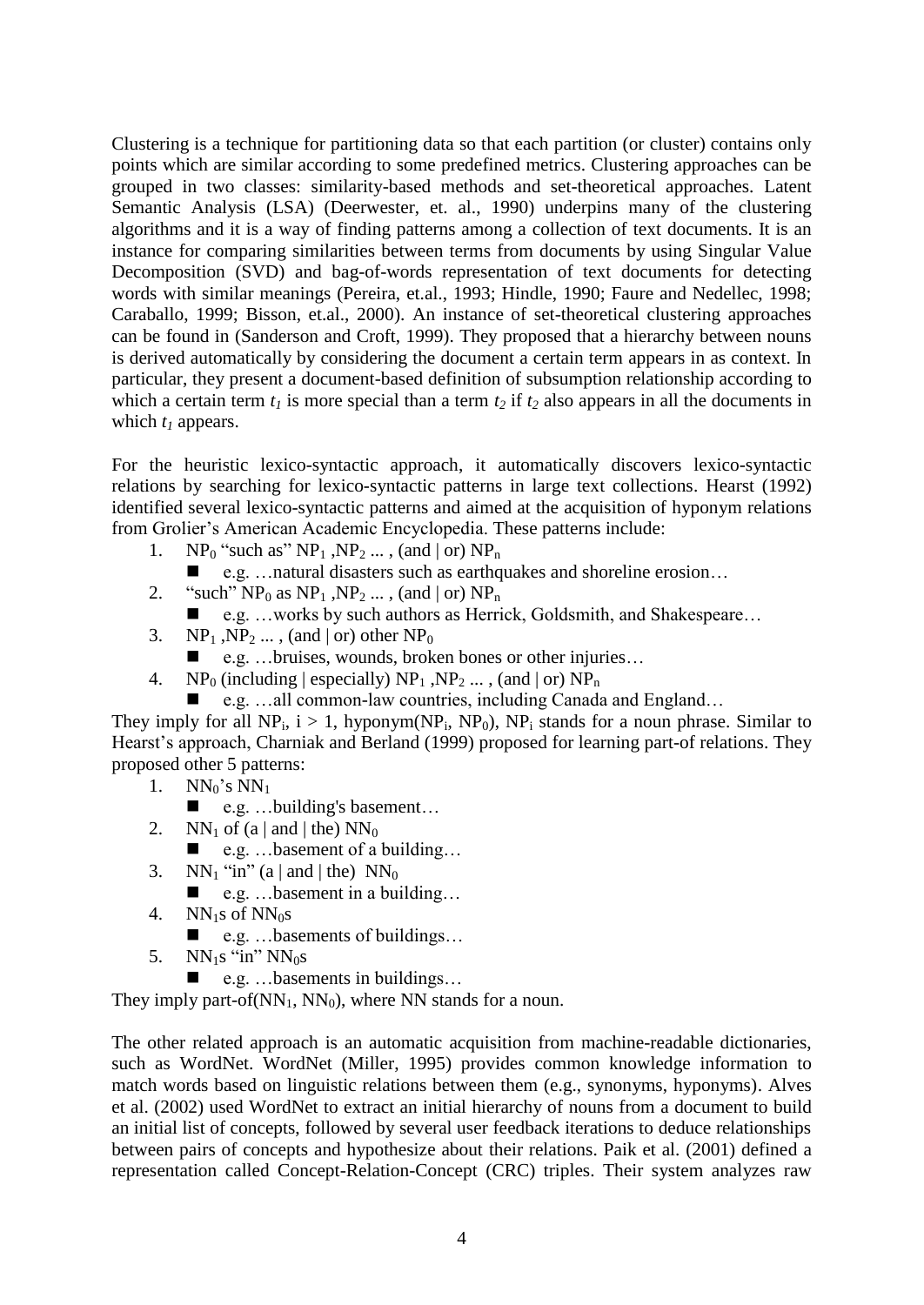text to construct a database of CRC triples based on semantic relations. In contrast, Rajaraman et al. (2002) proposed a concept frame representation which focuses on searching for Noun-Verb-Noun structures in sentences based on syntactic relations. It applies WordNet for generalization of terms through sense disambiguation so that it does not require constructing any such domain dependent databases and it is able to identify concepts directly from the input text documents. There are also some methods in automatic ontology building, such as the idea of emergent relationships between tags (Boast et al., 2006) and the creative use of multidimensional clustering (Henegar et al., 2006). However, the present study is focused on building only a hierarchical taxonomy, so the issue of studying multiple relationships among tags is outside the scope of this paper.

In summary, taxonomy generation from unstructured data is a compelling problem in its own right. Naive clustering approaches do not cater for tag hierarchy generation, and this seems to be due to the structure of the data itself. Since similarity between parents and their children in a hierarchy does not seem to be sufficiently convincing for purely similarity based hierarchical clustering to produce useful results (Heymann and Garcia-Molina, 2006); the possibilities of establishing equivalence and hierarchical relationships between the categories is very limited. The result is usually a flat taxonomy, closer to a clustering of resources than a classification in itself (Centelles, 2005). While lexico-syntactic approaches are characterized by a relatively high precision in the sense that the quality of the learned relations is very high. However, lexico-syntactic approaches suffer from a very low recall rate which is due to the fact that the patterns are very rare. Lastly, the machine-readable dictionaries approach requires a priori conceptual hierarchy database to be constructed, which are often difficult to be extended/augmented. Furthermore, the precision and recall rate are highly dependent on the provided dictionaries.

## **3. Proposed methodology**

In this paper, a new approach is proposed for taxonomy construction. Firstly, the tags are collected from the tag clouds of domain folksonomy websites. The folksonomy tags serve as the terms of the target domain taxonomy. Secondly, the taxonomy is automatically constructed based on heuristic rules and deep syntactic analysis which have been under explored when comparing with the other 3 approaches. The learning of taxonomic relations can be seen as a classification task. For example, given two terms, A and B, they could either be classified into four different ways: parent(A,B), parent(B,A), neighbor(A,B), or they could also be taxonomically unrelated. Heuristic rules approach traditionally has the characteristic of relatively low recall but high precision rate. In contrast, deep syntactic analysis has a higher recall but lower precision rate. Our methodology combines the 2 algorithms by applying a heuristic rules analysis first and then a concept-relationship acquisition algorithm to avoid the low recall due to heuristic patterns are rare to be found in tags. In addition, our experimental results have shown that the heuristic rules analysis has a higher priority due to its higher precision rate. Therefore, heuristic rules analysis is applied prior to the conceptrelationship acquisition algorithm.

## **3.1. Heuristic rules analysis**

Heuristics is a technique designed to solve a problem that ignores whether the solution has a correct proof, but which usually produces a good solution or solves a simpler problem that contains or intersects with the solution of the more complex problem (Clancy, 1993). Heuristics is often applied to enhance computational performance or achieve conceptual simplicity. In the present study, the heuristic rules analysis has been applied to detect the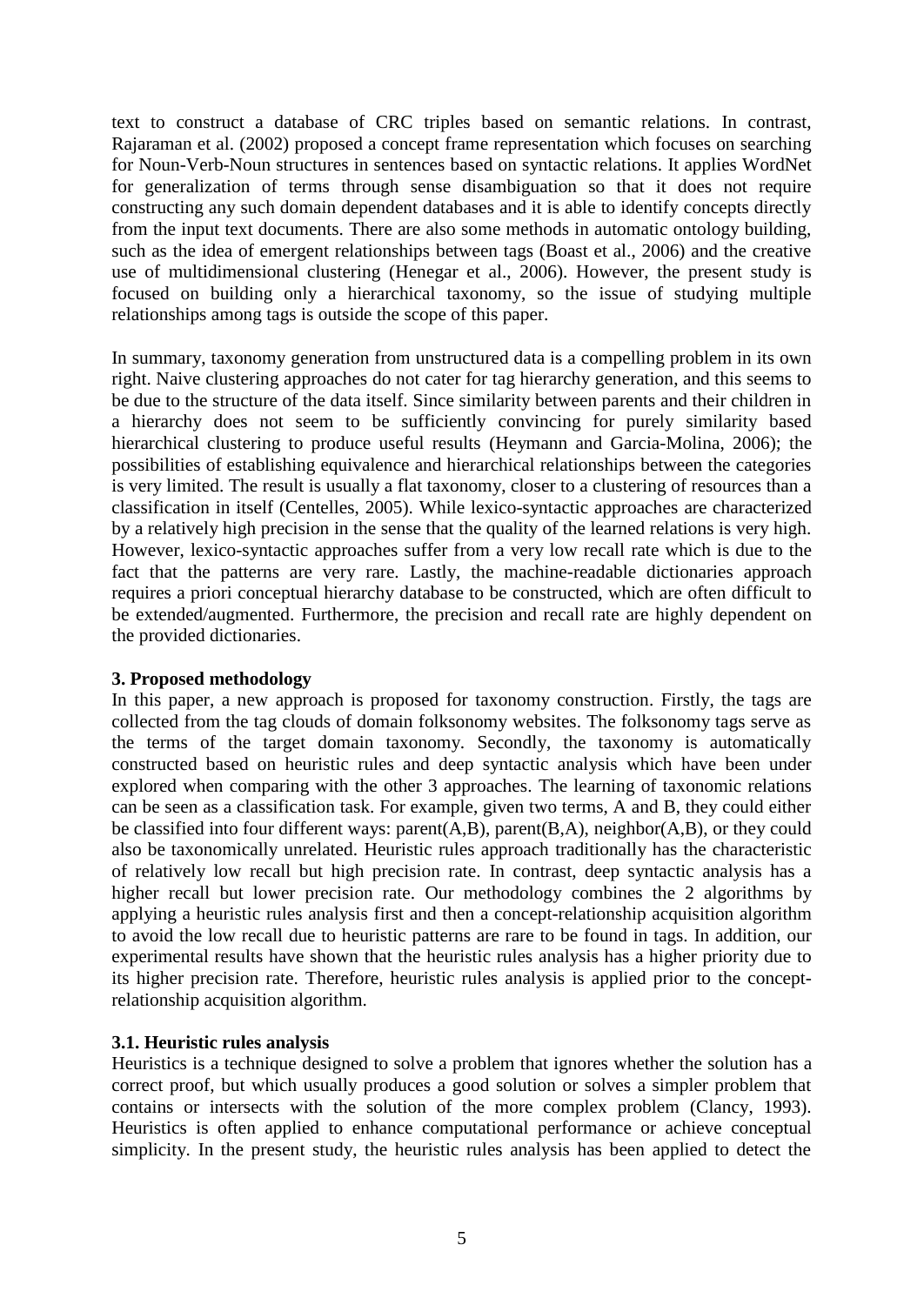simple syntactic patterns among tags in a timely and effective manner. We apply 3 basic heuristic rules as shown below:

- a) Rule 1: When one term is same as the other term and additionally modified by certain words or adjectives, the longer term is always categorized as a part of the shorter terms. Thus, a rule to detect vertical relations by a simple is-a rule, which is adapted from the research of Velardi et al.  $(2001)$ . Basically, given two terms  $t_1$  and  $t_2$ , if  $t_2$  matches  $t_1$  and  $t_1$  is additionally modified by certain words, then the relation is-a(t<sub>1</sub>, t<sub>2</sub>) is derived. For example,  $t_1$  = 'credit card' and  $t_2$  = 'card', the relation isa("credit card", "card") is derived.
- b) Rule 2: A rule to detect abbreviations. Given two terms  $t_1$  and  $t_2$ , if  $t_2$ 's alphabet letters matches the first letters of words of  $t_1$ , then  $t_2$  is the abbreviation of  $t_1$  and  $t_1$ and  $t_2$  are considered to have a neighbor relationship. For example,  $t_1$  = 'natural language processing' and  $t_2$  = 'NLP', the relation neighbor ('natural language processing', 'NLP') is derived. As abbreviations are abundant in folksonomy tags, this rule serves to group the abbreviation under its original (expanded) phrase so as to minimize the complexity of the taxonomic structure.
- c) Rule 3: Some folksonomy tags may be made up of two different kinds of things into a single tag by using the word "and" or "or". In order to deal with this situation, a rule to detect vertical relation by simple syntactic patterns is proposed. Considering  $t_1$  has a pattern NP<sub>1</sub>, NP<sub>2</sub> ..., (and | or) NP<sub>n</sub>, and  $t_2 = NP_1$ , or  $t_2 = NP_2$ , ..., or  $t_2 = NP_n$ , where NP<sub>i</sub> stands for a noun phrase, then the relation is- $a(t_2, t_1)$  is derived. For example,  $t_1$  = 'Business Intelligence and Data Warehousing', and  $t_2$  = 'Data Warehousing', the relation is-a('Data Warehousing', 'Business Intelligence and Data Warehousing') is derived. Since Rule 3 is contradicted with the Rule 1, hence Rule 3 is assigned a higher priority than the Rule 1. By combining the all the three rules, some other relationships among tags can be classified. For example, when  $t_1$  = 'Computer Management and IT Management', and  $t_2$  = 'Information Technology Management',  $t_3$  = 'IT Management Strategy', the relation is- $a(t_2,t_1)$ , is- $a(t_3,t_1)$ , and is-a $(t_3,t_2)$  can be derived.

## **3.2. Concept-relationship acquisition and inference**

The second part of our method is based on a concept-relationship acquisition and inference algorithm which is adapted from an automatic concept mapping algorithm (Wang, et. al., 2008). The algorithm converts raw text documents into a "concept-relationship-concept" format. However, in our research, the relationships among the tags are classified into parentchild or neighbor relationship by mapping the tags with the concepts when there are two tags appear within a same sentence of a document. The tags are inferred and converted into a taxonomy based on the classified relationships. By considering the "concept-relationshipconcept" format, the tags are regarded as the concepts and the semantic relationships among tags can be deduced based on their appearances in the raw text documents.

As shown in figure 1, the text document is first preprocessed by an ad hoc sentence boundary detection algorithm based on regular expressions. Then each individual sentence is parsed based on an augmented grammar for syntactic analysis. This step simultaneously tags each word with its part-of-speech (POS) using an in-house developed POS tagger and produces a parse tree for the sentence. The POS tagger is adopted from WordNet (Fellbaum, 1998). The notation of the tagset is shown in the Appendix. A detailed description of the tagset is available in (Satorini, 1990). Simultaneously, interjections, list item markers, and short sentences are filtered out in this process. For instance, in a simple sentence, the subject of a sentence represents a concept and the object of a sentence represents the second concept. The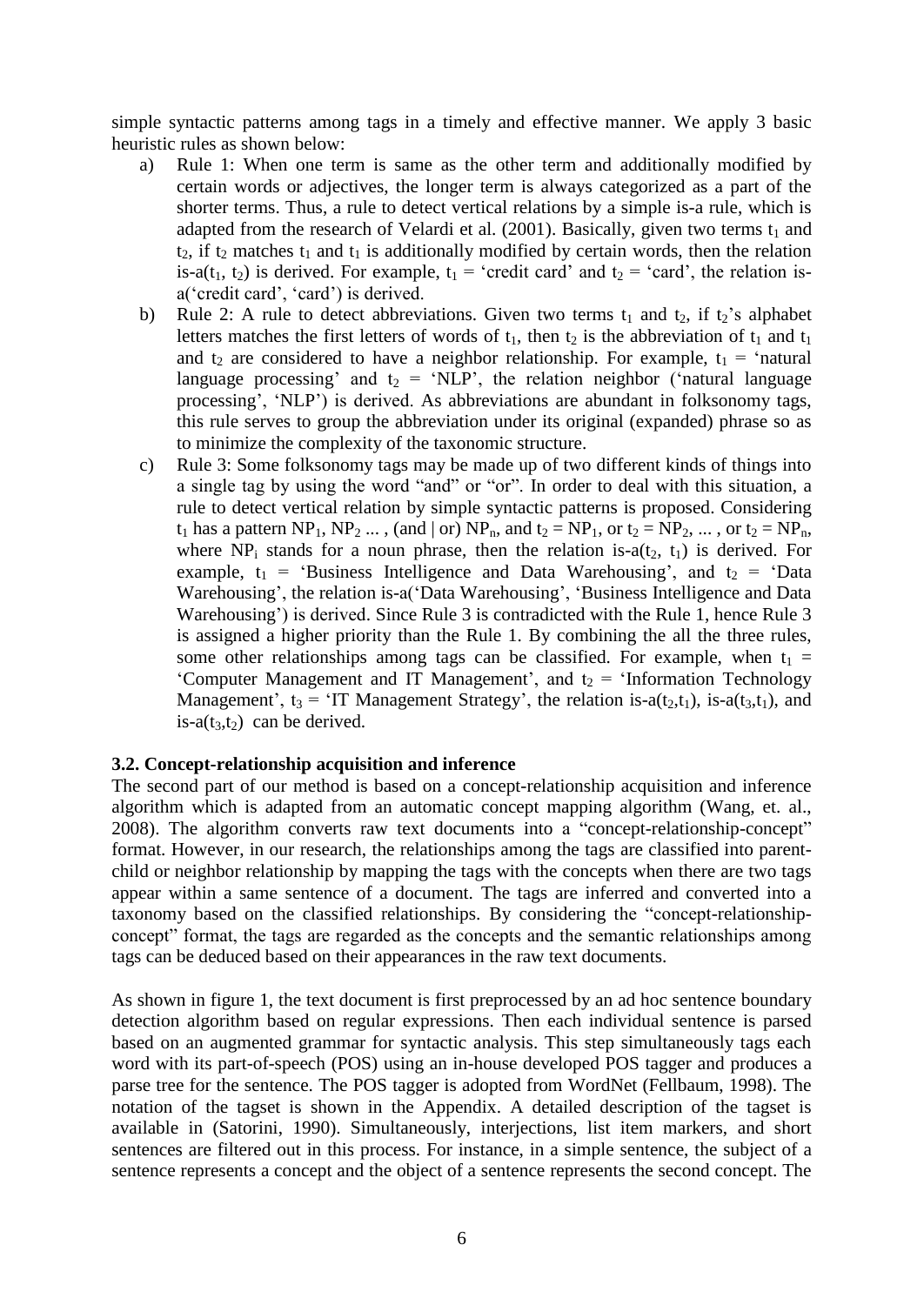relationship between two concepts is identified by the main verb in the sentence. For a complex sentence, the sentence can be divided into several simple sentences. In order to solve the ambiguities arising in this process, anaphora resolution is applied based on rule based reasoning (RBR) and case based reasoning (CBR) (Kolodner, 1993) techniques. Traditional methods utilize simple rules to solve the anaphora resolution problem. They use more than a hundred rules which are difficult to resolve the conflicts among rules as well as the rules cannot be learnt adaptively. By integrating CBR and RBR into anaphora resolution, a smaller amount of rules needs to be maintained and the self-learning capability can also be achieved by continuously updating the case base.

#### Take in Figure 1

In RBR, syntactic rules are applied for extracting the noun phrases and verb phrases. Two examples of the rules are given as following:

$$
np: \langle det \rangle \langle jj \rangle^* \langle np \rangle + \langle in \rangle \langle vbg \rangle \langle jj \rangle^* \langle np \rangle^*
$$
  

$$
vp: \langle rb \rangle \langle vp \rangle + \langle in \rangle \langle rb \rangle^* \langle vp \rangle^*
$$

where  $\langle det \rangle$  is determiner,  $\langle i \rangle$  is an adjective,  $\langle np \rangle$  is a noun phrase,  $\langle in \rangle$  is a preposition,  $\langle vbg \rangle$  is a verb gerund,  $\langle rb \rangle$  is an adverb,  $\langle vp \rangle$  is a verb phrase, \* is an operator that means zero or n occurrences of an item, and *+* is an operator that means at least one occurrence.

Since there are numerous different writing styles, RBR is not able to solve all the cases. If RBR is unable to solve the problem, it will pass the problem to the CBR module. CBR is a machine learning technique that searches for a similar case that was resolved in the past (Kolodner, 1993). In present study, each case for CBR consists of a problem and a solution. When there is an ambiguous sentence, the model extracts the POS classification of the sentence as a new problem. Then, it searches for similar case(s) in the case base that were successfully resolved in the past. The solution of the most similar case is adapted to this new situation finding the word that has the same syntactic function. The similarity between the new case and old cases is calculated based on the nearest neighbour matching (Aamodt & Plaza, 1994). The similarity is determined as follows:

$$
\text{Similarity} = \frac{\sum_{j=1}^{m} w_j \text{sim}(v_j^o, v_j^r)}{\sum_{j=1}^{m} w_j} \tag{1}
$$

where *m* is the number of inputs,  $w_j$  is the weighting of the *j* th POS,  $v_j^o$  $v_j^o$  and  $v_j^r$  $v_j^r$  are types of the *j* th POS of the input case and that of the retrieved cases,  $sim(v_i^o, v_i^r)$ *j o*  $\sin(v_j^o, v_j^r)$  is the similarity function for the  $j$ <sup>th</sup> POS as follows:

$$
sim(vjo, vjr) = 1 \text{ if } vjo = vjr
$$
 (2)

$$
sim(v_j^o, v_j^r) = 0 \text{ if } v_j^o \neq v_j^r \tag{3}
$$

An example about the conjunction problem is depicted in figure 2, in which *<vp>* is verb phrase, *<np>* is noun phrase, and *<cc>* is conjunction. And the case is encoded into the case base based on the format show in figure 3. The problem set is encoded by storing the POS of the sentence, and the solution set is encoded by storing the corresponding positions of the POS, which is separated by commas and semicolons to form the concept-relationship-concept propositions.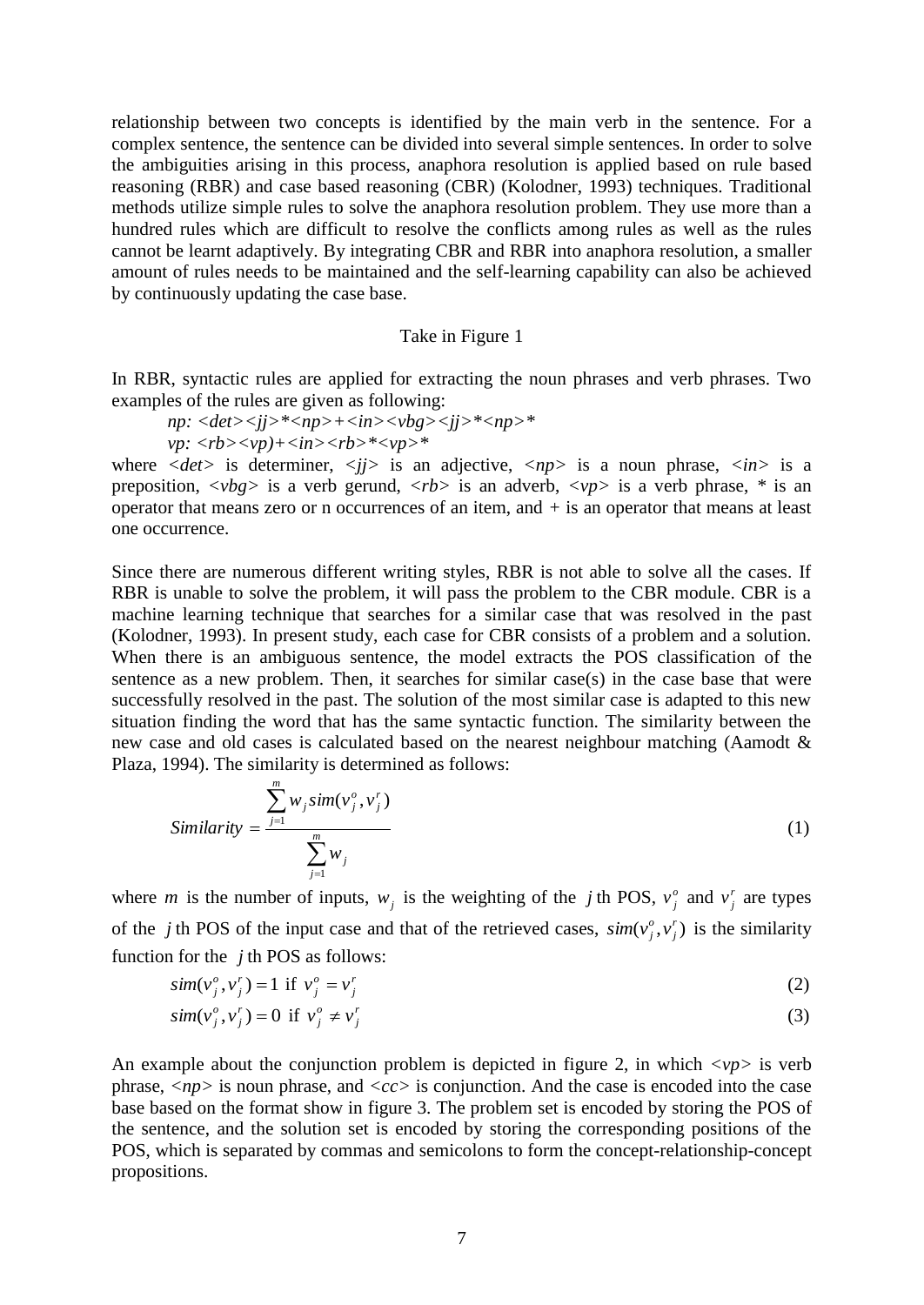#### Take in Figure 2 and Figure 3

By adopting the anaphora resolution, it not only helps to deal with the ambiguity, but also extracts the concept-relationship-concept format. The relationship between the concepts is classified based on a look-up table by a simple matching approach. In the look-up table, a list of words is classified as parent-child relationship (e.g. compose of, consist of, such as, etc.) and child-parent relationship (e.g. part of, type of, etc.). As shown in figure 4, if the relationship matches any of these words, the corresponding concepts are classified into corresponding relationship. For example,  $c_1$  = 'Content Management' and  $c_2$  = 'Content Protection' and the relationship between  $c_1$  and  $c_2$  is 'consists of' then,  $c_1$  is parent of  $c_2$ . Hence, a concept hierarchy can be built, in which the links are representing parent-child relationships or unknown relationships among the concepts.

#### Take in Figure 4

After that, a mapping between tags and concepts is carried out. If a tag matches with the words of a concept, the tag is mapped with the concept. Therefore, after the mapping process, the original concept hierarchy is transformed into a tag and concept hierarchy which includes mapped tags and unmapped concepts. The relationships among tags are then inferred based on the hierarchy by 2 kinds of rules as defined below:

- a) Rule 1: IF parent(t<sub>1</sub>, c<sub>1</sub>) AND {parent(c<sub>1</sub>, c<sub>2</sub>) AND parent(c<sub>2</sub>, c<sub>3</sub>) AND ... } AND parent( $c_n$ ,  $t_2$ ) THEN parent( $t_1$ ,  $t_2$ ) where  $t_i$  is a tag and  $c_i$  is an unmapped concept. An example is depicted in figure 5. If a tag t<sub>1</sub> is a parent of an unmapped concepts  $c_1$ , and  $c_1$  is a parent of tag t<sub>2</sub>, then t<sub>1</sub> is a parent of  $t_2$ . This rule identifies the non-direct is-parent relationship which is difficult to be found directly from the raw text data.
- b) Rule 2: IF  $r_1(t_1, t_2)$  AND  $r_1(c_1, t_1)$  AND  $r_1(c_1, t_2)$  THEN neighbor( $t_1, t_2$ ) where  $r_1$ () is an unknown relationship. An example is depicted in figure 6. If a tag  $t_1$ has an unknown relationship with an unmapped concepts  $c_1$ , and  $t_1$  has the same unknown relationship with a tag  $t_2$ , and  $c_1$  has the same unknown relationship with a tag t<sub>2</sub>, then t<sub>1</sub> and t<sub>2</sub> have a neighbor relationship. This rule identifies the non-direct isneighbor relationship which is also difficult to be found directly from the raw text data.

#### Take in Figure 5 and Figure 6

In some cases, the relationships parent(t<sub>1</sub>, t<sub>2</sub>), parent(t<sub>2</sub>, t<sub>1</sub>) and neighbor(t<sub>1</sub>, t<sub>2</sub>) may occur at the same time. In this research, parent( $t_1$ ,  $t_2$ ) and parent( $t_2$ ,  $t_1$ ) are set in a higher priority than neighbor( $t_1$ ,  $t_2$ ), since the parent-child relationships are more strictly inferred than that of the neighbor relationship. For parent( $t_1$ ,  $t_2$ ) and parent( $t_2$ ,  $t_1$ ), the relationship that has a higher number of counts (evidences) is always selected.

## **4. Evaluation**

## **4.1 Evaluation Methodology**

The above approach has been evaluated against an expert taxonomy in the environmental protection domain developed by U.S. environmental protection agency (USEPA) (http://www.epa.gov/). USEPA was established to consolidate in one agency a variety of federal research, monitoring, standard-setting and enforcement activities to ensure environmental protection. It employs 17,000 people across the country, including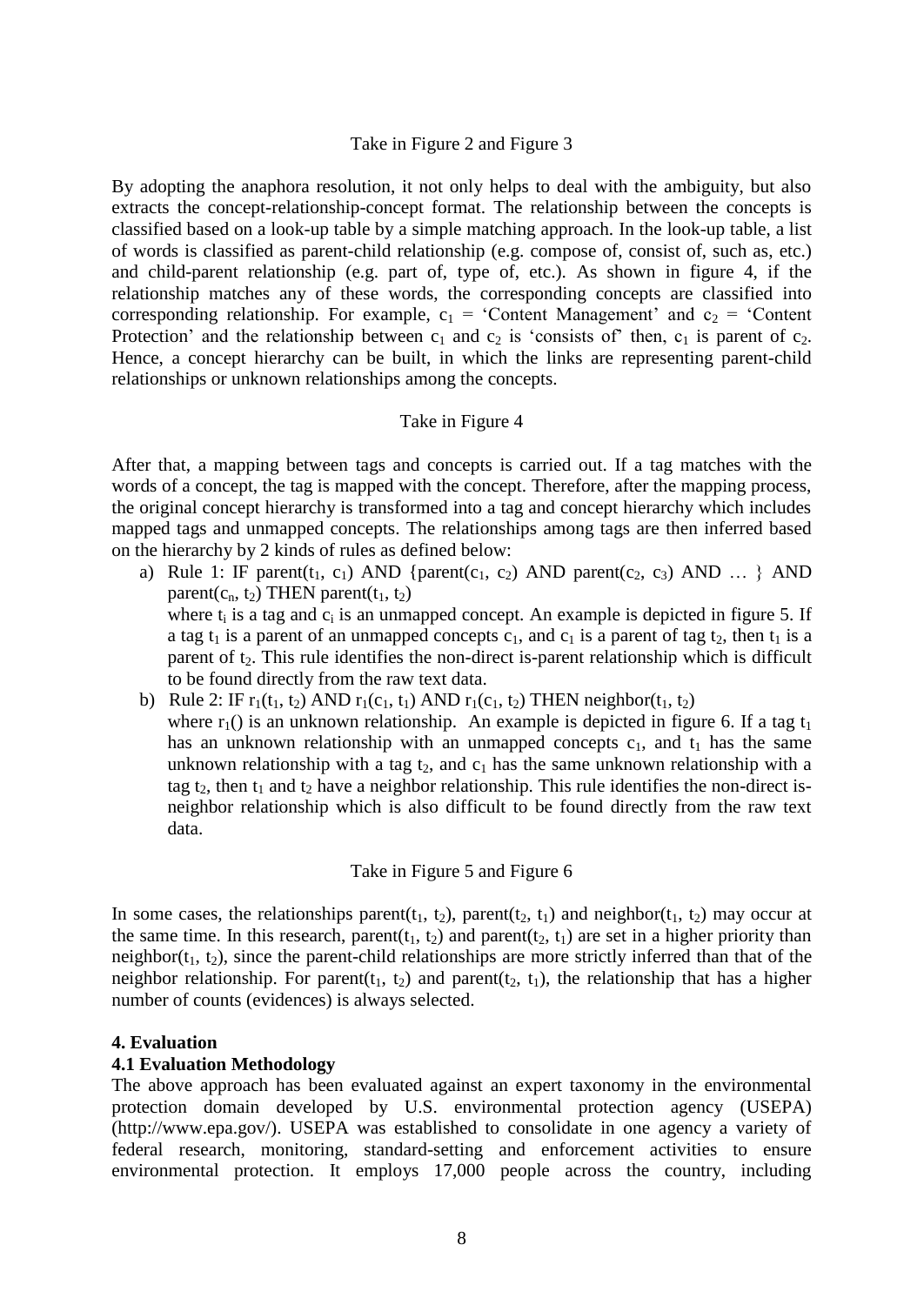headquarters offices, 10 regional offices, and more than 12 labs. Its partnership programs address a wide variety of environmental issues by working collaboratively with companies, organizations, communities, and individuals. There are more than 13,000 firms and other organizations participating in the programs. The EPA website provides a comprehensive coverage of environmental topics and information. The taxonomy provided in its website is constructed by the domain experts for facilitating users" information navigation. It is a hierarchical structure, it is frequently updated, free of charge and open to public, and the quality is highly assured. Furthermore, there are plenty of tags created for the EPA website in the social bookmarking sites (e.g. http://delicious.com) and several authors have access to the very subject matter champions in this domain through one of their knowledge management consultancy projects. Hence, the EPA taxonomy is considered to be not only served as a representative taxonomy in the environmental domain, but also provides a significant and reliable benchmarking data for evaluation. All in all, 255 unique tags with 293 direct isparent relations, 246 non-direct is-parent relations, and 1263 is-neighbor relations have been selected for different sets of evaluations. Examples of the relations are provided in figure 7.

To verify the scalability of our algorithm, we conduct tests with 25 tags to 125 tags with a 25 tag increment and a test with 255 tags. As shown in figure 8, tags are extracted from the taxonomy and converted from plural into singular form for analysis. As for the underlying corpus, 172 documents were collected from Wikipedia based on the search results of the extracted tags of the testing taxonomy (i.e. EPA expert taxonomy in this case). These documents represent the set of first 100% matched document for each tag; this ensures all the documents are definitely related to the selected tags. In this case, the number of documents ends up with less than the number of tags.

#### Take in Figure 7 and Figure 8

In the experimental evaluation, we compare our proposed approach with the 3 well-known approaches in taxonomy construction discussed in Section 2.2, they comprising of a clustering approach – LSA (Deerwester, et. al., 1990), a lexico-syntactic approach – Hearst (Hearst, 1992), and a machine-readable dictionary approach – WordNet (Miller, 1995). The results of the 4 approaches are shown in Tables 1 to 4 and Figures 9 to 12 in respectively in terms of recall and precision on the dataset. The recall and precision rates are measured based on the following equations:

$$
recall_{direct-is-parent, algorithm} = \frac{C_{direct-is-parent, algorithm}}{N_{direct-is-parent}} \tag{4}
$$

$$
recallindirect-is-parent,alg orithm = \frac{C_{indirect-is-parent,alg orithm}}{N_{indirect-is-parent}}
$$
\n(5)

$$
recall_{is-neighbor algorithm} = \frac{C_{is-neighbor algorithm}}{N_{is-neighbor}}
$$
\n(6)

$$
recall_{overall,algorithm} = \frac{C_{direct-is-parent, algorithm} + C_{indirect-is-parent, algorithm} + C_{is-neighbor} + C_{is-neighbor} + C_{is-neighbor} + C_{is-neighbor}
$$
\n
$$
N_{direct-is-parent} + N_{indirect-is-parent} + N_{is-neighbor}
$$
\n
$$
(7)
$$

$$
precision_{\text{algorithm}} = \frac{C_{\text{algorithm}}}{S_{\text{algorithm}}}
$$
\n(8)

where  $N_{\text{direct-is-parent}}$ ,  $N_{\text{indirect-is-parent}}$ ,  $N_{\text{is-neighbor}}$  are the numbers of actual direct is-parent relations, indirect is-parent relations, and is-neighbor relations, respectively. *Crelationship*,*a*lg*orithm*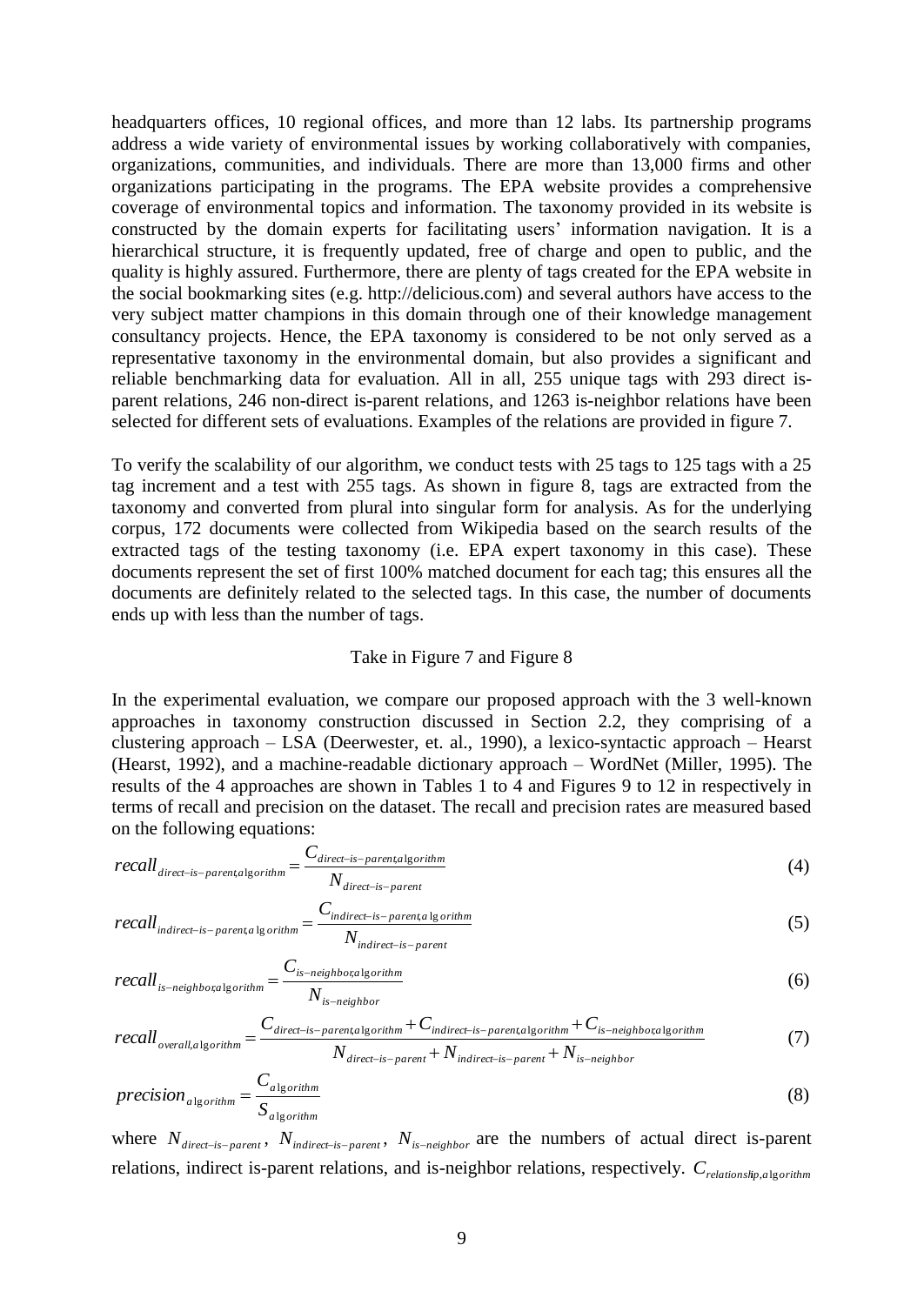is the correct number of a particular relation suggested by a particular algorithm.  $S_{\text{algorithm}}$  is the number of relations suggested by a particular algorithm.

#### **4.2 Result and Discussions**

With the LSA method, a tag-document occurrence matrix is formed and decomposed by singular value decomposition (SVD). The similarities among tags are calculated by comparing the vectors of the corresponding tags by cosine similarity. The most similar tag for each tag is classified to have a neighbor relationship. As shown in table 1 and figure 9, LSA has a relatively high is-neighbor recall rate and precision rate compared with the other approaches. However, the is-neighbor recall rate and precision rate drop significantly when the number of tag size increase. On the other hand, LSA is used for classifying neighbor relationship only, the recall for is-parent relation is 0.

#### Take in Table 1 and Figure 9

Using Hearst method, the following four syntactic patterns are used to detect is-parent relations:

1.  $NP_0$  "such as"  $NP_1$ ,  $NP_2$  ..., (and | or)  $NP_n$ 

2. "Such"  $NP_0$  "as"  $NP_1$ ,  $NP_2$  ..., (and | or)  $NP_n$ 

- 3.  $NP_1$ ,  $NP_2$  ..., (and | or) other  $NP_0$
- 4. NP<sub>0</sub> (including | especially)  $NP_1$ ,  $NP_2$  ..., (and | or)  $NP_n$

They imply for all  $NP_i$ ,  $i > 1$ , hyponym( $NP_i$ ,  $NP_0$ ),  $NP_i$  stands for a noun phrase. Results are shown in table 2 and figure 10. Since the patterns are rarely found in the documents, low recall rate is resulted in classifying direct and in-direct is-parent relations. Similar results are found by other researchers in the literature (Cimiano et. al, 2004b) with around 2% to 4% recall in applying Hearst to classify is-parent relations. Since Hearst approach is used to deduce is-parent relationship only, the recall of is-neighbor is 0. In general, Hearst has a relatively high recall in non-direct is-parent measurement and high precision rate compared with the other approaches.

## Take in Table 2 and Figure 10

In WordNet method, the noun dataset of WordNet 2.1 is used in this evaluation -. It contains 117,097 nouns and 81,426 senses. There are 19 pointer symbols for nouns for representing the relationships between 2 nouns (e.g. hypernym, meronym, etc). They are classified into isparent, is-child and neighbor relations in this research. All senses and non-direct is-a relations of the classification are taken into consideration. From the results as shown in table 3 and figure 11, the WordNet approach has the lowest recall. In the research by Cimiano, et.al (2004b) which for a given domain and evaluate with regard to a given concept hierarchy by using WordNet, the recall is 3.77% which is higher than this evaluation. By investigating the results manually, it is found that the incorrect classified relations are due to the different point of views of the taxonomy. For example, WordNet classifies that agriculture is a parent of aquaculture, however, USEPA classifies agriculture and aquaculture under different branches.

## Take in Table 3 and Figure 11

The results of the proposed approach are shown in table 4 and figure 12. Based on the results, the recall of classifying is-parent relations is around 16% to 25% and 2 to 6% recall in classifying is-neighbor relations.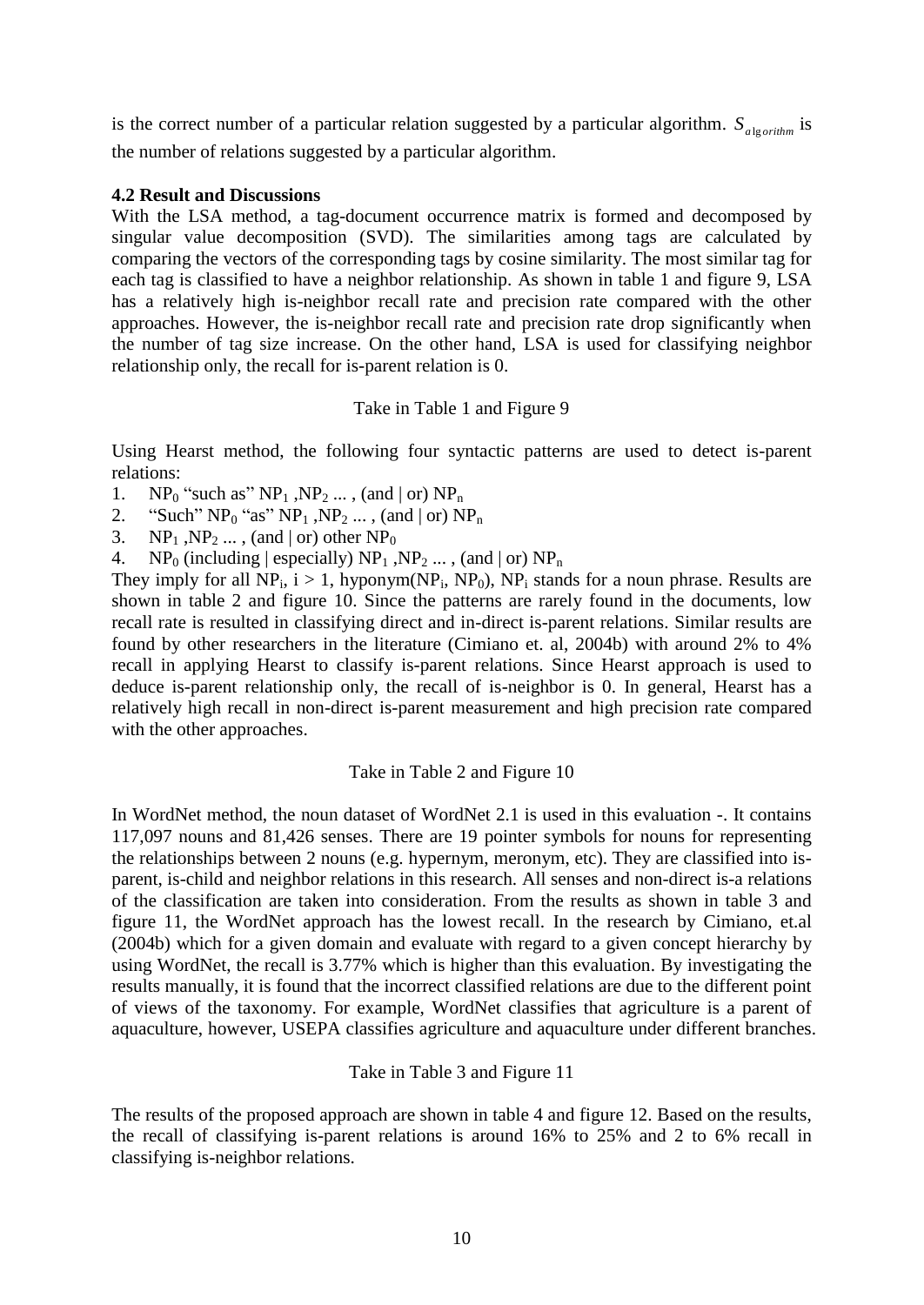#### Take in Table 4 and Figure 12

A summary of evaluation results of all approaches with 255 tags is provided in table 5. From the results, we can see that the proposed method has outperformed the other three methodologies in the recall of classifying direct is-parent relations (improved from 0.0307 to 0.1638), the recall of classifying direct is-neighbor relations (improved from 0.0024 to 0.0578) and the overall recall (improved from 0.0161 to 0.0782). Although the precision of WordNet (0.2) is higher than that of proposed method (0.1610), WordNet has a very low recall compared with that of proposed method.

## Take in Table 5

A series of student"s t-tests was conducted to compare the recall (direct is-parent), recall (non-direct is-parent), recall (is-neighbor), overall recall, and precision of different tag sizes (i.e. 25, 50, 75, 100, 125, and 255) in LSA, HEARST, and WordNet with those in the proposed method, respectively. The results are shown in Table 6. Based on the results, one can see that nearly all the measures of the proposed approach were significantly better than those of the other approaches ( $p < 0.05$ ). The exception is the comparison of recall (isneighbor) in LSA with the proposed approach. The result shows that the proposed approach is not significantly better than that of LSA ( $p = 0.099$ ). However, the results of mean, variance, standard deviation and standard error of the proposed approach all perform better than that of LSA.

#### Take in Table 6

To summarize, the proposed method improves the existing algorithms in certain degree. Traditionally, the clustering approach mainly focuses on the statistical analysis of tags among the documents and considering the neighbor relationships among tags. While, the proposed method makes further consideration on the semantic relationship among tags. It identifies not only the neighbor relationships, but also the parent-child relationships, so that it enables the construction of a hierarchical structure among tags. For the heuristic lexico-syntactic approach, it discovers the semantic relations by searching for lexico-syntactic patterns among the given documents. The proposed approach makes further inference among the extracted patterns so as to deduce hidden relationships among tags which are not directly written in the documents. The dictionary approach provides common knowledge information to match the tags based on linguistic relations between them. It is fast, easy to use, and reliable. However, it requires huge amount of effort to construct and maintain the dictionary. The proposed approach can be regarded as an automatic tool for suggesting new terms and relations for the dictionary approach.

## **5. Conclusion**

This paper presented a novel approach of learning tags hierarchies based on a hybrid heuristic rules analysis and a concept-relationship acquisition algorithm. The approach is evaluated with regard to a public taxonomy of the environmental protection domain. A relatively small size of corpus was used for analysis and encouraging results were found by systematically comparing with other common taxonomy construction methods. In particular, the ability in classifying is-parent (i.e. is-a) relation have relatively high recall and precision rate. The proposed method was also compared with the other approaches for testing. The results showed that the combination leads to increased in both recall and precision.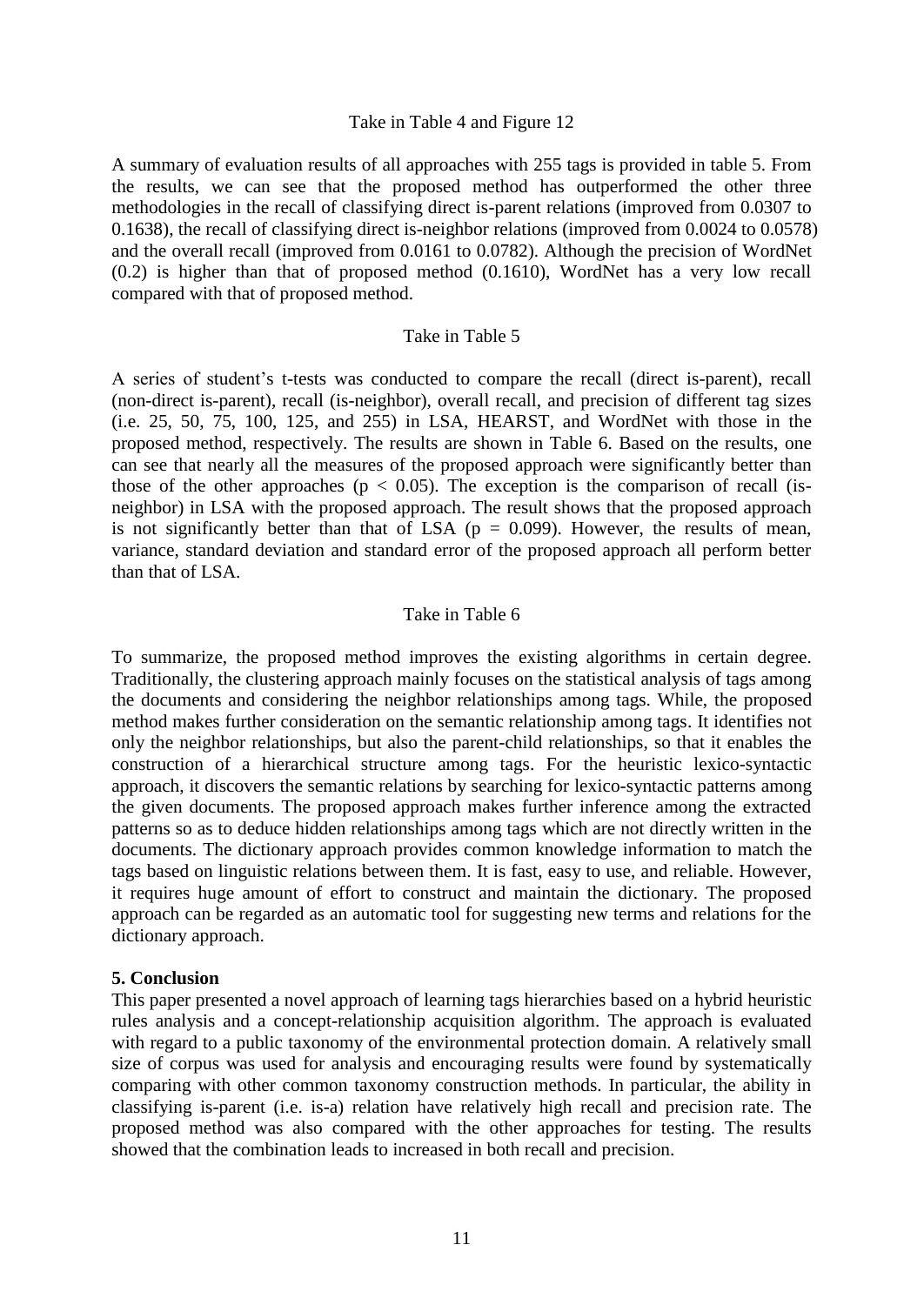The model serves as the fundamental component of other semantic models by analyzing the basic hierarchical relationships among tags. It provides an extra evidence for semantic relationship analysis. For future work, the model should be enriched for considering more different types of semantic relationships. The method should be also applied into different domains and data set in order to find out the scope, limitations, or optimal point of the method. The primary application of this research is used for constructing taxonomy based on folksonomy tags. These tags can be used to support facet navigation (Cheung et al, 2005). Further analysis will be carried out for filtering and selecting the meaningful tags for taxonomy construction. Future work will also be focused on integrating folksonomy and taxonomy so that their respective advantages can be leveraged.

## **Acknowledgements**

The authors would like to express their sincere thanks to the Research Committee of The Hong Kong Polytechnic University for its financial support of this research (Project code G-YF58). The authors also like to thank Dr CC Kiu for her valuable contributions towards the experimentations and feedback on several versions of this paper.

#### **References**

Alves, A., Pereira, F., Cardoso, A. (2002). Automatic Reading and Learning from Text. Proceedings of the International Symposium on Artificial Intelligence.

Benbya, H., Passiante, G. and Belbaly, N.A. (2004), Corporate portal: a tool for knowledge management synchronization, International Journal of Information Management 24, 201–220

Bisson, G.; Nedellec, C.; and Canamero, L. (2000) "Designing clustering methods for ontology building - The Mo"K workbench", Proceedings of the European Conference on Artificial Intelligence (ECAI) Ontology Learning Workshop, pp. 13-19.

Boast, Robin; Bravo, Michael; and Srinivasan, Ramesh (2006) Return to Babel: Emergent Diversity, Digital Resources, and Local Knowledge, The Information Society, Volume 23, Issue 5 October 2007, p.395-403

Centelles, Miquel (2005) Taxonomies for categorisation and organisation in Web sites, Hipertext.net, num. 3, <http://www.hipertext.net> ISSN 1695-5498

Charniak, E. and Berland, M. (1999) Finding parts in very large corpora, Proceedings of the 37th Annual Meeting of the Association for Computational Linguistics (ACL), pp. 57–64.

Cheung, C.F., Lee, W.B., Wang Y. (2005) A multi-facet taxonomy system with applications in unstructured knowledge management, Journal of Knowledge Management, Volume: 9 Issue: 6, pp. 76-91

Chosky, Carol E. B. (2006). 8 Steps to Develop a Taxonomy, The Information Management Journal, Vol. 40, No.6, November/December, pp. 30-41.

Cimiano, P.; Hotho, A.; and Staab, S. (2004a) Clustering ontologies from text, Proceedings of the 4th International Conference on Language Resources and Evaluation (LREC), pp. 1721- 1724.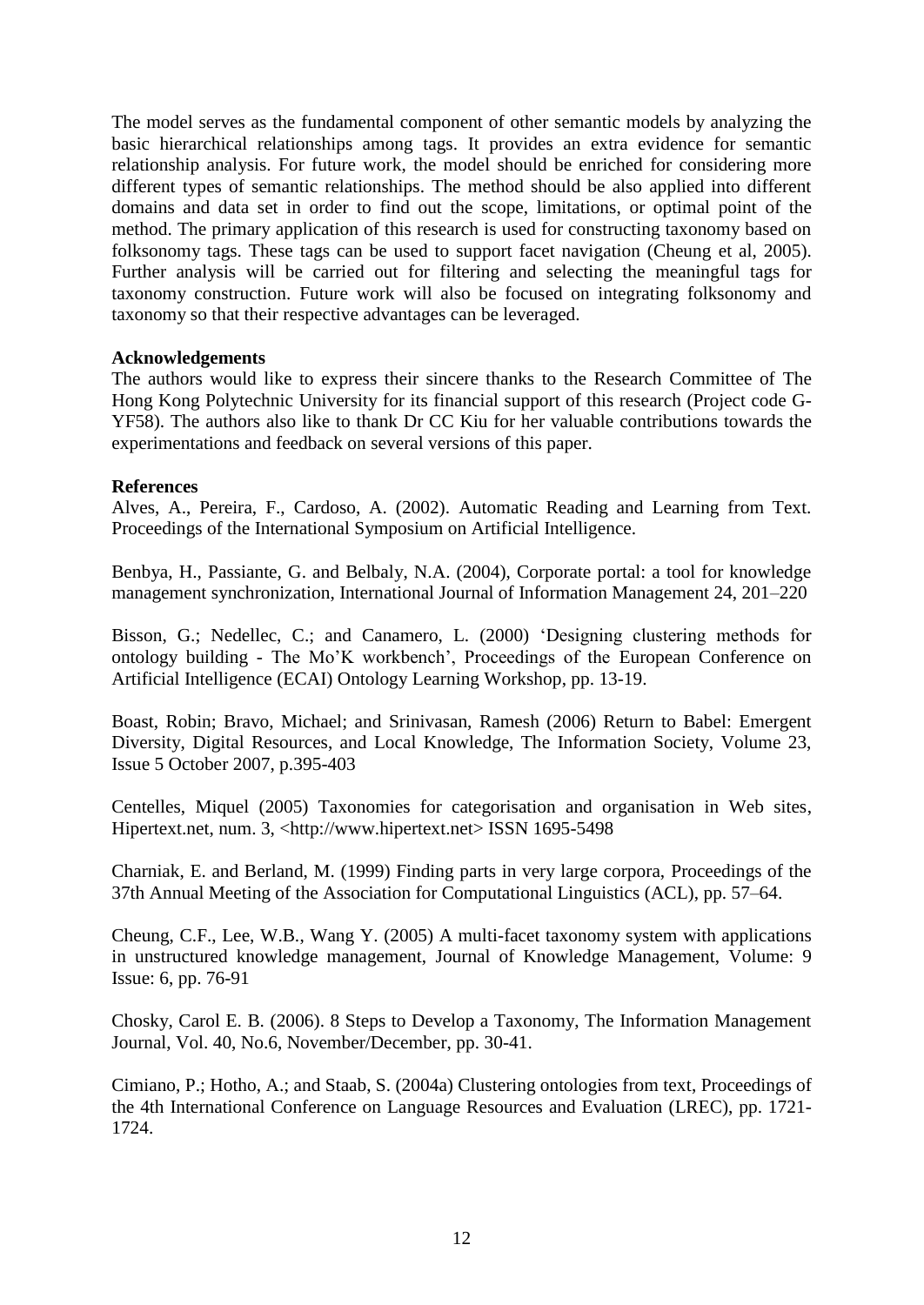Clancy, W. J. (1993) Notes on "Heuristic Classification", Artificial Intelligence, 59, p.191- 196.

Connelly, J. (2007). Eight Steps to Successful Taxonomy Design, The Information Management Journal, Vol. 41, No. 6, November/December, pp. 41-16.

Deerwester, S., Dumais, S., Furnas, G., Landuer, T., and Harshman, R. (1990) Indexing by Latent Semantic Analysis, Journal of the American Society of Information Science, vol. 41, no. 6, 391-407

Dogac, A., Laleci, G., Kabak, Y., Cingil, I. (2002) ExploitingWeb Service Semantics: Taxonomies vs. Ontologies, IEEE Data Engineering Bulletin, Vol. 25, No. 4, December 2002.

Fellbaum, C. (1998), WordNet: An Electronic Lexical Database, MIT Press.

Golder, S.A. and Huberman, B.A. (2005), The Structure of Collaborative Tagging Systems, Information Dynamics Lab: HP Labs, Palo Alto, CA, available at: [www.hpl.hp.com/research/idl/papers/tags/tags.pdf.](http://www.hpl.hp.com/research/idl/papers/tags/tags.pdf)

Guarino, Nicola and Welty, Christopher (2000) Ontological Analysis of Taxonomic Relationships, A.H.F. Laender, S.W. Liddle, V.C. Storey (Eds.): ER2000 Conference, Lecture Notes in Computer Science, vol. 1920, pp. 210-224

Hakeem, A. and Shah, M. (2004) Ontology and taxonomy collaborated framework for meeting classification, Proceedings of the 17th International Conference on Pattern Recognition, Volume 4, 23-26 Aug. 2004 p.219-222

Harris, Z. (1968) Mathematical Structures of Language, Wiley.

Hearst, M.A. (1992) Automatic acquisition of hyponyms from large text corpora, in Proceedings of the 14th International Conference on Computational Linguistics (COLING), pp. 539-545.

Henegar, Corneliu; Clément, Karine; and Zucker, Jean-Daniel (2006) Unsupervised Multiple-Instance Learning for Functional Profiling of Genomic Data, Machine Learning: ECML 2006, Volume 4212/2006, p.186-197

Heymann, P., Garcia-Molina, H., (2006) Collaborative Creation of Communal Hierarchical Taxonomies in Social Tagging Systems, Technical Report InfoLab <http://dbpubs.stanford.edu/pub/2006-10>.

Mathes, Adam. (2004). Folksonomies: cooperative classification and communication through shared metadata. [http://www.adammathes.com/academic/computer-mediated-communication](http://www.adammathes.com/academic/computer-mediated-communication%20/folksonomies.html)  [/folksonomies.html](http://www.adammathes.com/academic/computer-mediated-communication%20/folksonomies.html)

Miller, A. G. (1995) WordNet: A lexical database for English. Communications of the ACM, (38(11)):39–41, 1995.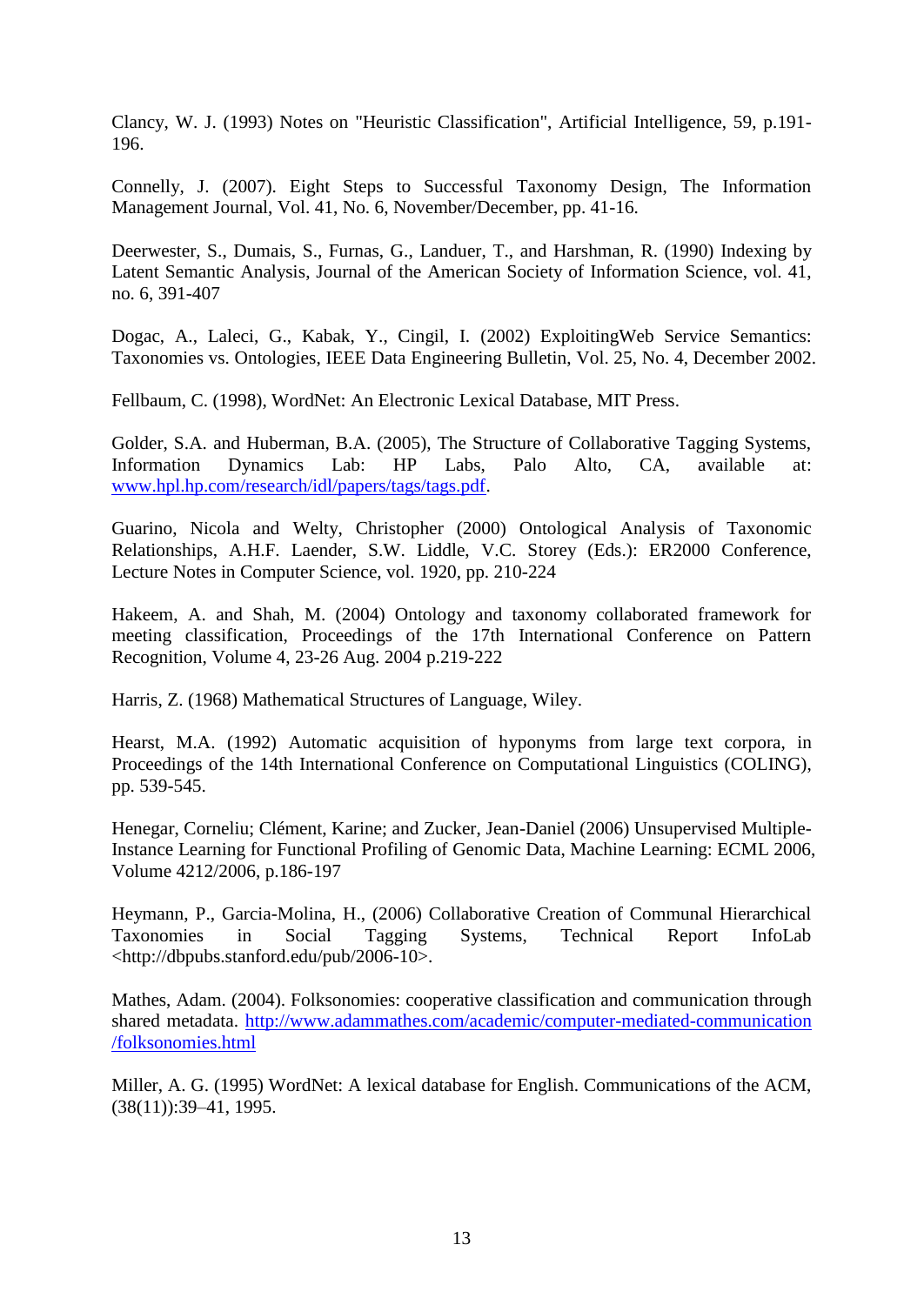Paik, W., Liddy, E. D., Liddy, J. H., Niles, I. H., and Allen, E. E. (2001) Information Extraction System and Method Using Concept-Relation-Concept (CRC) Triples. US Patent 6,263,335, Jul, 2001.

Rajaraman, K. & Ah-Hwee Tan. (2002). Knowledge Discovery from Texts: A Concept Frame Graph Approach. The 11th International Conference on Information and Knowledge Management.

Sanderson, M. and Croft, B. (1999) Deriving concept hierarchies from text, Research and Development in Information Retrieval, 206–213.

Santorini, Beatrice (1990) Part-of-speech tagging guidelines for the Penn Treebank Project. Technical report MS-CIS-90-47, Department of Computer and Information Science, University of Pennsylvania.

Steinbach, M.; Karypis, G. and Kumar, V. (2000) A comparison of document clustering techniques, KDD Workshop on Text Mining.

Velardi, P.; Fabriani, P.; and Missikoff, M. (2001) Using text processing techniques to automatically enrich a domain ontology, Proceedings of the International Conference on Formal Ontology in Information Systems (FOIS), pp. 270-284.

Wang, W. M.; Cheung, C. F.; Lee, W. B.; and Kwok, S. K. (2008) Mining Knowledge from Natural Language Texts through Fuzzy Associated Concept Mapping, Information Processing & Management, Volume 44, Issue 5, September 2008, Pages 1707-1719

Welty, Christopher, and Guarino, Nicola (2001) Supporting ontological analysis of taxonomic relationships, Data & Knowledge Engineering, Volume 39, Issue 1, October 2001, Pages 51-74